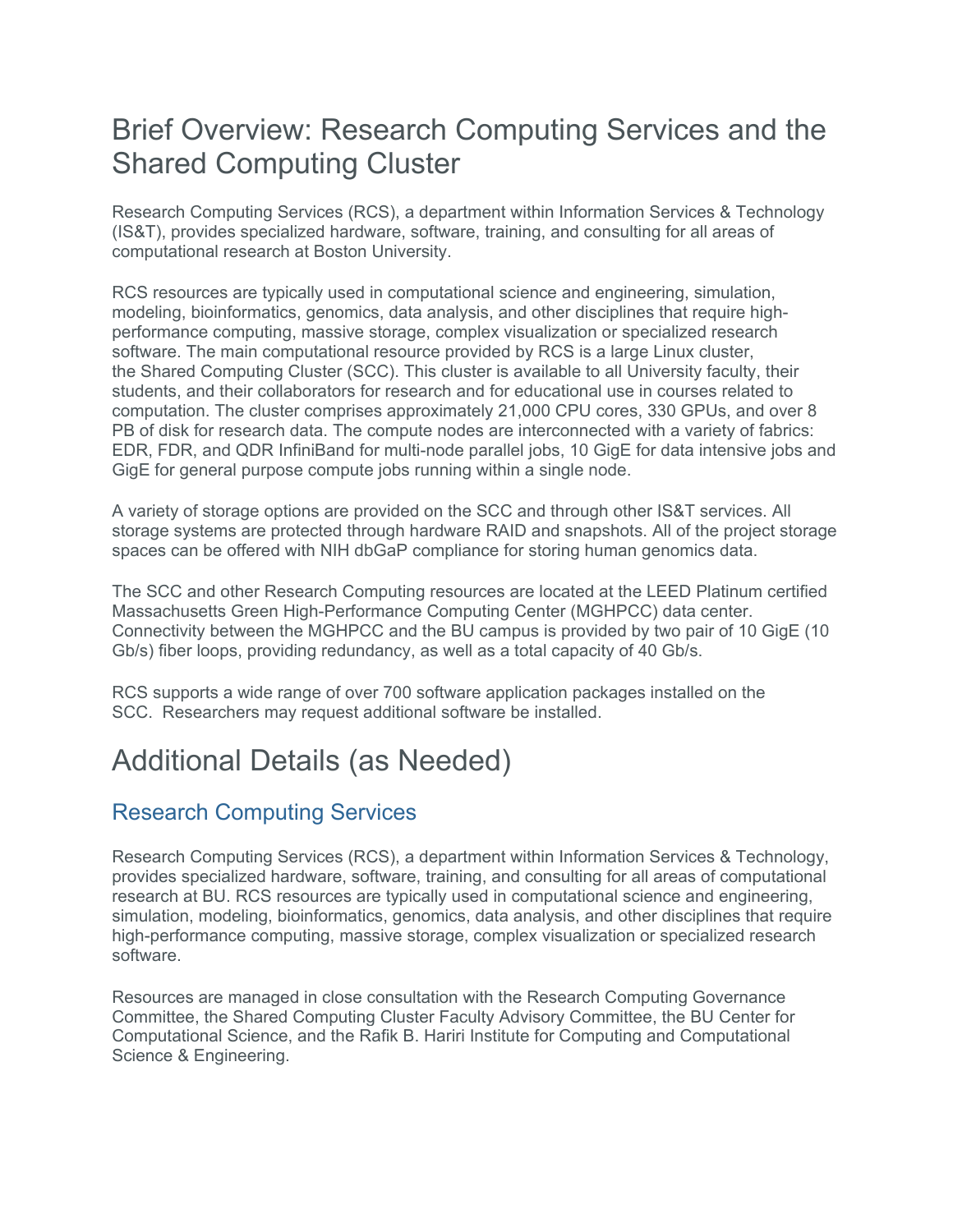In conjunction with the development of Boston University's Information Technology 2015-2020 Strategic Plan, the Research Computing Governance Committee has developed and approved a high-level Cyberinfrastructure Plan for the University. This plan augments the overall technology plan with additional initiatives to build integrated and scalable research computing and networking capabilities. The Research Computing Governance Committee is co-chaired by Gloria Waters, Vice President for Research, and Anita DeStefano, Professor of Biostatistics and Neurology.

#### Computational Resources

The main computational resource provided by RCS is a large Linux computational cluster, the Shared Computing Cluster (SCC). This cluster is available to all University faculty, their students, and their collaborators for research and for educational use in courses related to computation. The cluster comprises approximately 21,000 CPU cores, 330 GPUs, and over 8 PB of disk for research data. The compute nodes are interconnected with a variety of fabrics: EDR, FDR, and QDR InfiniBand for multi-node parallel jobs, 10 GigE for data intensive jobs and GigE for general purpose compute jobs running within a single node.

The cluster is composed of *shared* resources and *buy-in* resources. The *shared* resources, fully funded by the University, are available on a fair-share, no-cost basis to all faculty-sponsored research groups. The *buy-in* resources are directly funded by researchers for their own priority use. Excess *buy-in* capacity, typically about 30% overall, is returned to the shared pool for general use. Buy-in nodes may be purchased from our Web site at any time at specially negotiated rates with our vendors.

All shared and buy-in resources are managed by Research Computing at no charge to researchers. A *dedicated* service model provides fee-based management for other research computing systems that don't align with the shared or buy-in models. Finally, a *colocation* model offers a no-cost, stand-alone service providing rack space, power, cooling, and network access in our data center for use by faculty wishing to have complete control in managing their own resources.

Research Computing partners with the NSF funded XSEDE through the Campus Champions program and can facilitate access to those resources. Please contact Research Computing staff for more information.

### Data Storage

A variety of storage options are provided on the Shared Computing Cluster and through other IS&T services. On the SCC all accounts are provided with home directory space and well as scratch storage for running jobs. Each research project may request up to 1 TB of high performance *project* storage space, 20% of which may be backed up. Additional project space is available for purchase through the *Buy-in* program or rental through our Storage-as-a-service offering, both at highly subsidized rates. Additionally, researchers may request storage space on our back-up storage system, sited at another location, to make a duplicate copy of critical data. This secondary storage, called STASH, is obtainable through the same service models and with the same cost structure as primary storage. All storage systems are protected through hardware RAID and snapshots. All of the project storage spaces can be offered with dbGaP compliance for storing human genomics data.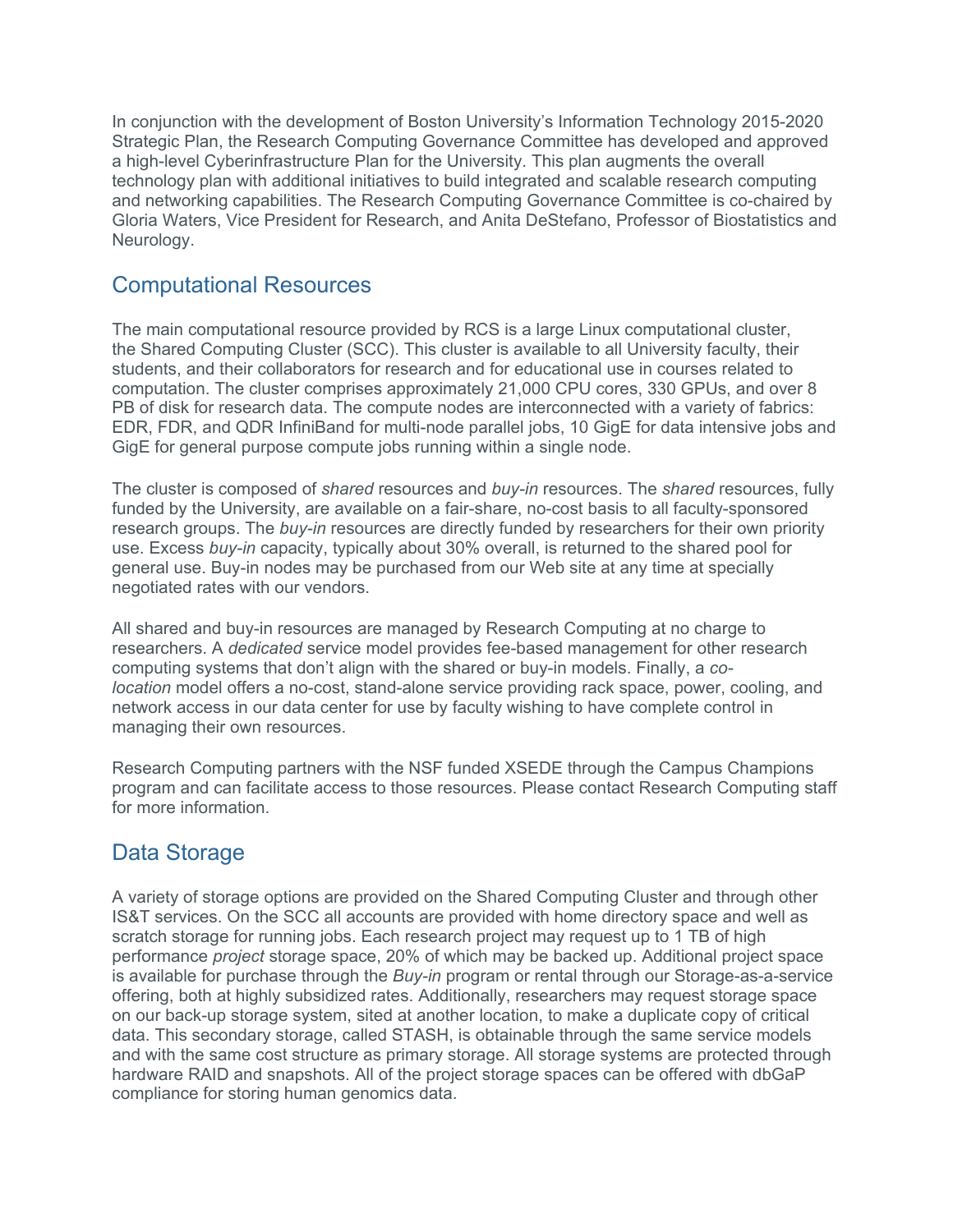For longer term storage, IS&T offers a data archiving service. All research projects are entitled to 1 TB of storage at no cost with additional storage available at a subsidized annual rate.

#### **Networking**

The SCC and other Resource Computing resources are located at the MGHPCC data center. Connectivity between the MGHPCC and the BU campus consists of two pairs of 10 GigE (10 Gb/s) fiber loops, providing redundancy, as well as a total capacity of 40 Gb/s.

The BU campus network provides high-speed access for over 100,000 devices to all institutional information, communication, and computational facilities, along with the Internet, regionally aggregated resources, and advanced networks such as Internet2. On campus, tens of thousands of ports and wireless access points are interconnected via optical fiber and a robust hierarchy of high-speed routers and switches. The University has two full Class B IPv4 address space assignments.

Encrypted 802.1x wired and wireless network access is available throughout campus, including all residence halls and classrooms. The University recently invested several million dollars to ensure the entire wireless network conforms to the most current 802.11n standards. Redundant connections to the Internet and Internet2 operate at 10G with automatic failover.

#### **Software**

The SCC has over 700 general and discipline specific software application packages installed on the SCC. Many compilers and libraries common in high performance computing are also supported. Researchers may request additional software be installed.

#### **Consulting**

Research Computing staff are available to assist researchers in numerous areas. These include basic use of the system, accounts and allocations, optimizing CPU and/or I/O performance, programming in a variety of languages, statistics programming and applications, code porting, code parallelization, performance measurement, and numerical methods. Short term consulting is offered at no cost. Longer term or dedicated staff time can be arranged for a fee.

# **Training**

Research Computing offers a number of training services in a wide range of topics, including Linux basics, programming, high performance computing, data analysis and visualization.

Each semester the RCS staff offer a series of tutorials consisting of one to three hours of classroom instruction. Most of the sessions are hands-on and are designed to help researchers make effective use of the Boston University Shared Computing Cluster and its related scientific visualization resources. All tutorials are free and open to all members of the Boston University community.

A full list of the RCS tutorials and a schedule of upcoming sessions is available on the Web. From the Web site, the slides for the most recent version of each tutorial are available.